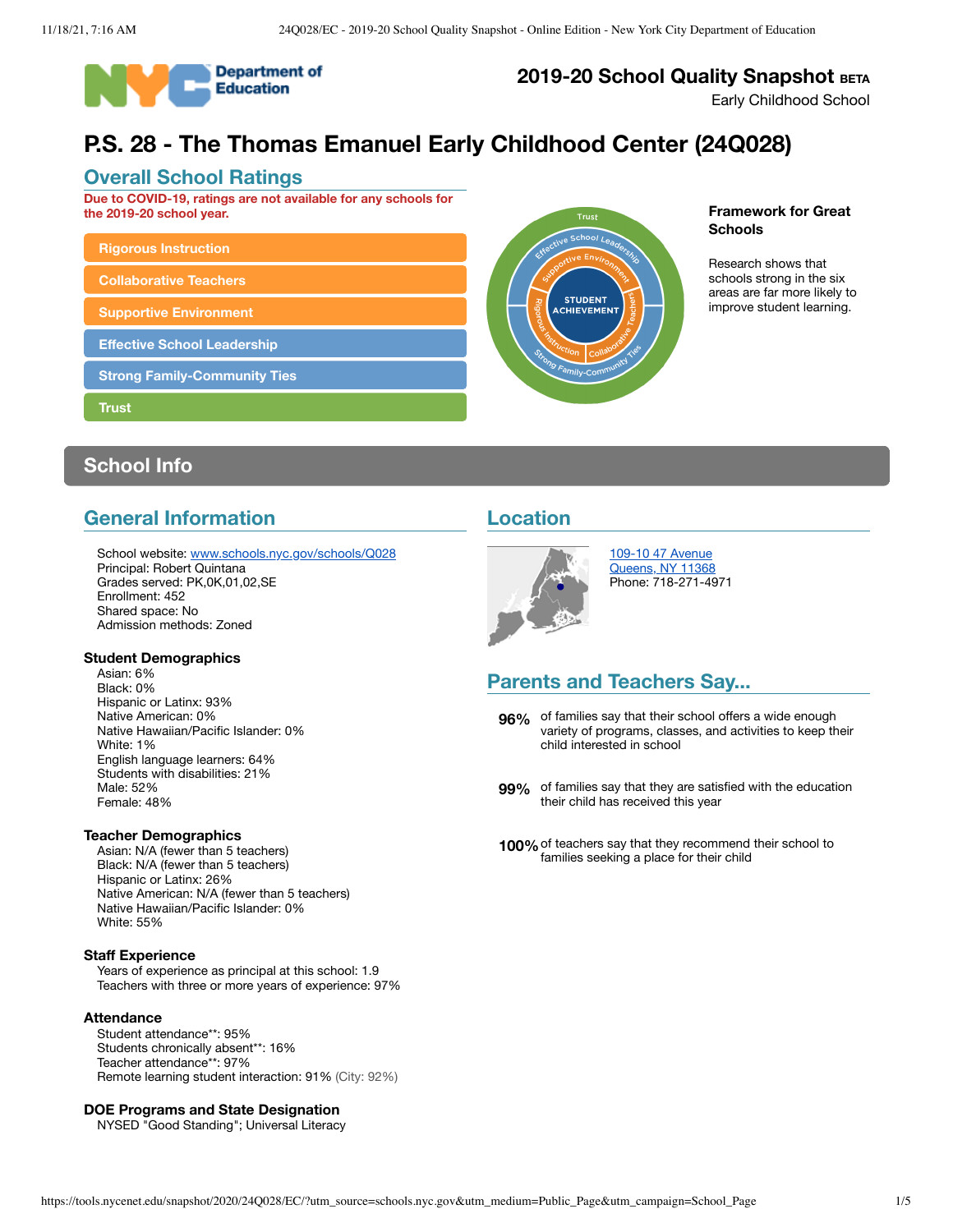#### **Performance on State Tests ELA State Tests (Third Grade) N/A** met State standards **Math State Tests (Third Grade) N/A** met State standards **Surrounding Demographics** (Number of students in subgroup is in parentheses) Percent of students enrolled at this school Percent of public school students living within 0.2 miles Asian  $6% (27)$ 8% Black 0% (0) 0% Hispanic or Latinx 93% (421) 91% Native American 0% (0) 0% Native Hawaiian/ 0% (1) Pacific Islander 1% White  $1\%$  (3) 0%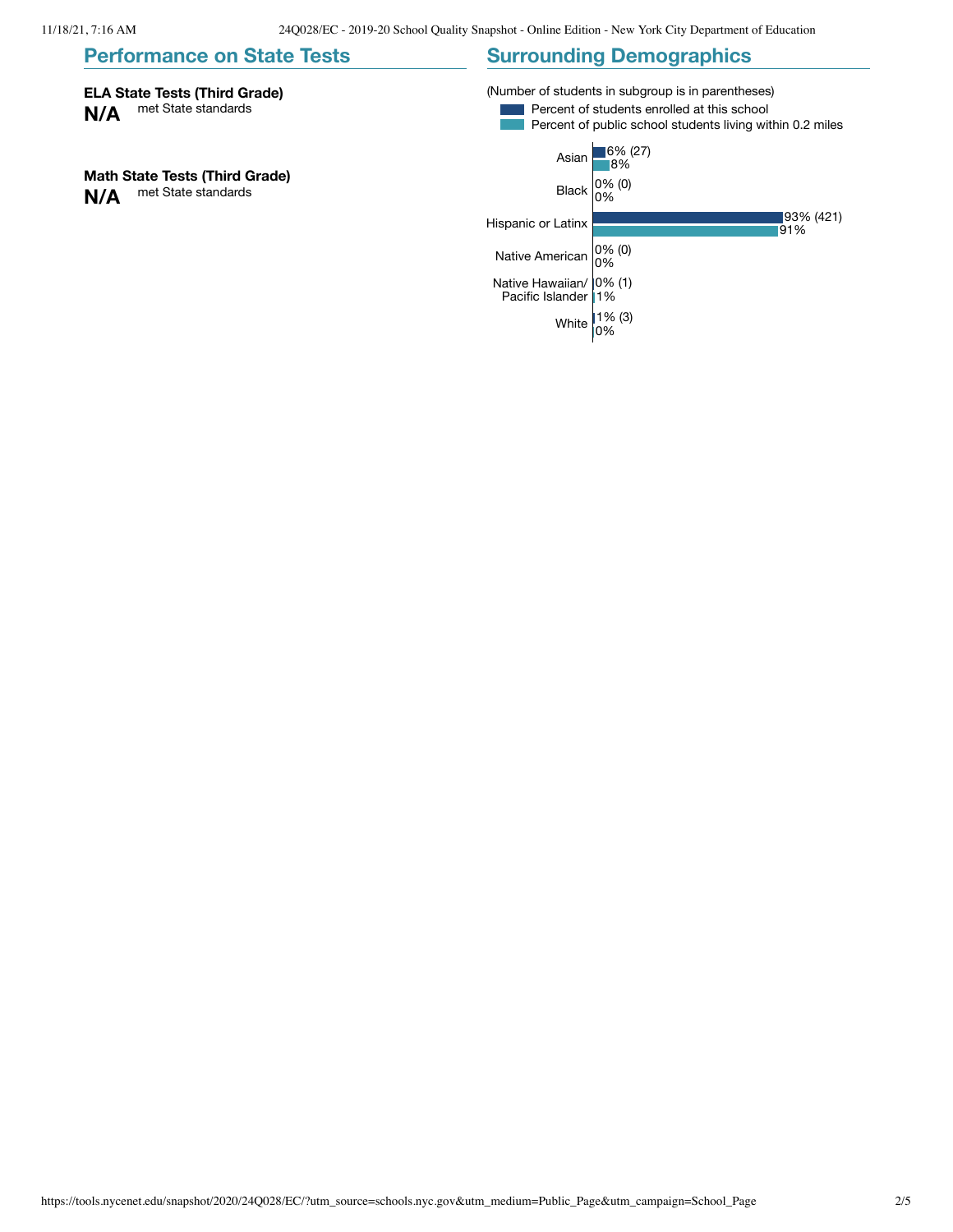<span id="page-2-0"></span>P.S. 28 - The Thomas Emanuel Early Childhood Center (24Q028)

### **Rigorous Instruction**

# **Overall Rating for Rigorous Instruction**

**N/A**

The **Rigorous Instruction** rating looks at how well curriculum and instruction are designed to engage students, foster critical thinking skills, and are aligned to the Common Core.

#### **Due to COVID-19, ratings are not available for any schools for the 2019-20 school year.**

# **Quality Review**

How interesting and challenging is the curriculum?

**FIELD T** 

How effective is the teaching and learning?

**FEE HE** 

How well does the school assess what students are learning? **FEE E** 

# **School Survey**

89% responded positively to questions about Rigorous Instruction

**Selected Questions about Rigorous Instruction 100%**of teachers of all subjects say that they had the resources to include opportunities for reading and writing experiences grounded in evidence from text, both literary and informational

# <span id="page-2-1"></span>**Collaborative Teachers**

# **Overall Rating for Collaborative Teachers**

**N/A**

The **Collaborative Teachers** rating looks at how well teachers participate in opportunities to develop, grow, and contribute to the continuous improvement of the school community.

**Due to COVID-19, ratings are not available for any schools for the 2019-20 school year.**

# **Quality Review**

How well do teachers work with each other? **FIELD** 

How well are teachers developed and evaluated? N/A

*Quality Review ratings are from an experienced educator who visited and evaluated the school 15-Dec-14. Read the complete Quality Review Report (PDF) [\(http://nycenet.edu/OA/SchoolReports/2014-](http://nycenet.edu/OA/SchoolReports/2014-15/Quality_Review_2015_Q028.pdf) 15/Quality\_Review\_2015\_Q028.pdf).*

# **School Survey**

**96%** responded positively to questions about Collaborative Teachers

#### **Selected Questions about Collaborative Teachers**

- **100%**of teachers say that they design instructional programs (for example, lessons and units) together
- **96%** of teachers say that their professional development experiences this year have included opportunities to engage in inquiry-based, professional collaboration with peers and/or mentors from their school
- **87%** of teachers say that teachers feel responsible that all students learn

#### **Survey Response Rates**

Parents: 74% (320 surveys submitted) Teachers: 58% (23 surveys submitted)

*Find more survey questions in the School Quality Guide [\(tools.nycenet.edu/guide/2020/#dbn=24Q028&report\\_type=EC\).](https://tools.nycenet.edu/guide/2020/#dbn=24Q028&report_type=EC)*

**<sup>100%</sup>**of teachers of all subjects say that they had the resources to include opportunities for students to demonstrate conceptual understanding within real-world examples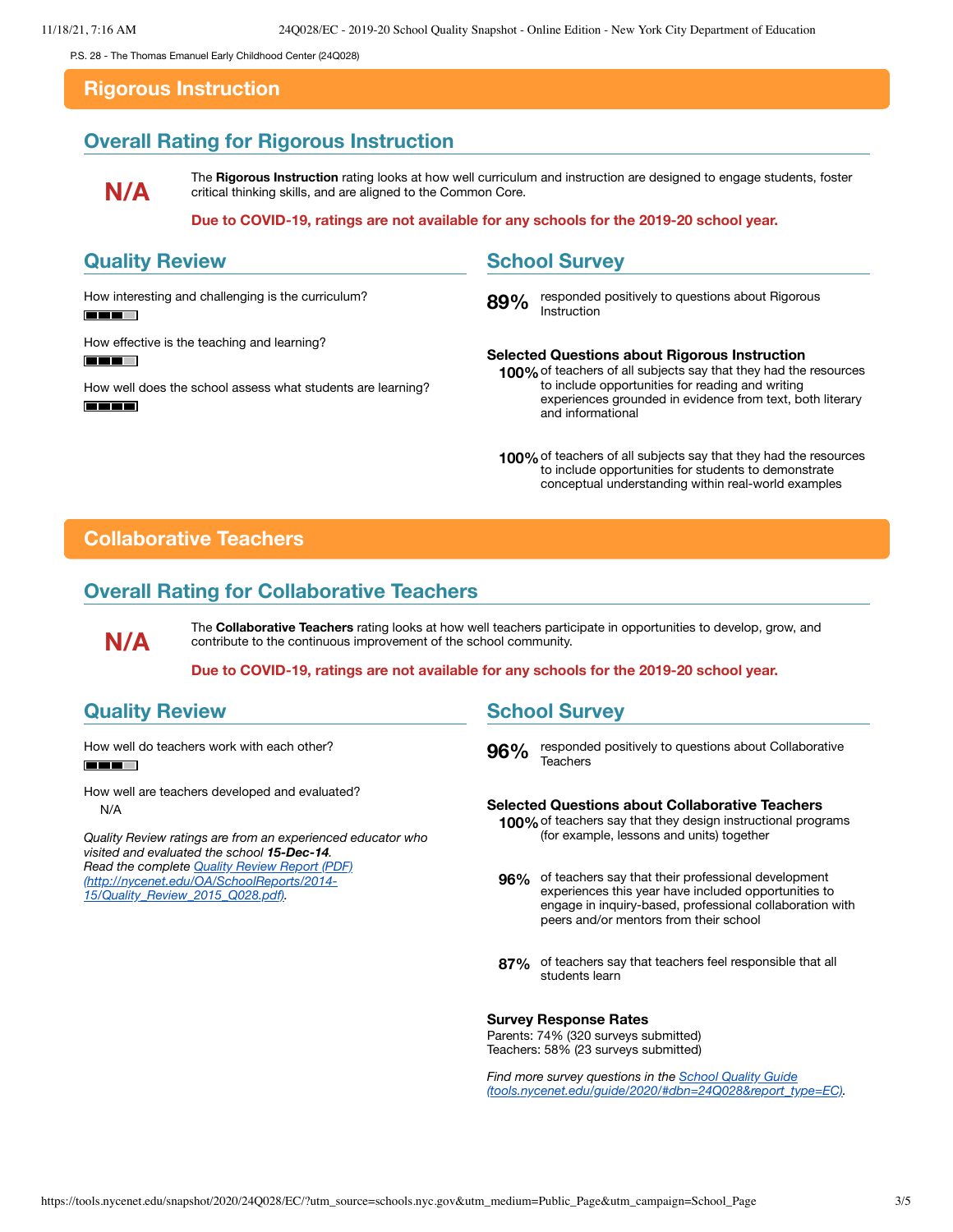<span id="page-3-0"></span>P.S. 28 - The Thomas Emanuel Early Childhood Center (24Q028)

### **Supportive Environment**

# **Overall Rating for Supportive Environment**

**N/A**

The **Supportive Environment** rating looks at how well the school establishes a culture where students feel safe, challenged to grow, and supported to meet high expectations.

#### **Due to COVID-19, ratings are not available for any schools for the 2019-20 school year.**

### **Quality Review**

How clearly are high expectations communicated to students and staff?

#### **FEET**

How safe and inclusive is the school? N/A

### **Less Restrictive Environment**

Movement of students with special needs to less restrictive environments

**FEE T** 

### **School Survey**

**98%** responded positively to questions about Supportive Environment

#### **Selected Questions about Supportive Environment 100%**of pre-k through 5 teachers say that students are safe in the hallways, bathrooms, locker rooms, and cafeteria of their school

- **100%**of teachers say that adults at their school teach students how to advocate for themselves
- **100%**of teachers say that adults at their school teach critical thinking skills to students

# <span id="page-3-1"></span>**Effective School Leadership**

# **Overall Rating for Effective School Leadership**

The **Effective School Leadership** rating looks at how well school leadership inspires the school community with a clear instructional vision and effectively distributes leadership to realize this vision.

**Due to COVID-19, ratings are not available for any schools for the 2019-20 school year.**

# **Quality Review**

**N/A**

How well are resources aligned to instructional goals? N/A

How well does the school meet its goals? N/A

How well does the school make decisions? N/A

*Quality Review ratings are from an experienced educator who visited and evaluated the school 15-Dec-14. Read the complete Quality Review Report (PDF) [\(http://nycenet.edu/OA/SchoolReports/2014-](http://nycenet.edu/OA/SchoolReports/2014-15/Quality_Review_2015_Q028.pdf) 15/Quality\_Review\_2015\_Q028.pdf).*

### **School Survey**

**97%** responded positively to questions about Effective School Leadership

#### **Selected Questions about Effective School Leadership**

- **96%** of teachers say that the principal communicates a clear vision for their school
- **100%**of teachers say that at their school curriculum, instruction, and learning materials are well coordinated across different grade levels
- **98%** of families feel that the principal works to create a sense of community in the school

#### **Survey Response Rates**

Parents: 74% (320 surveys submitted) Teachers: 58% (23 surveys submitted)

*Find more survey questions in the School Quality Guide [\(tools.nycenet.edu/guide/2020/#dbn=24Q028&report\\_type=EC\).](https://tools.nycenet.edu/guide/2020/#dbn=24Q028&report_type=EC)*